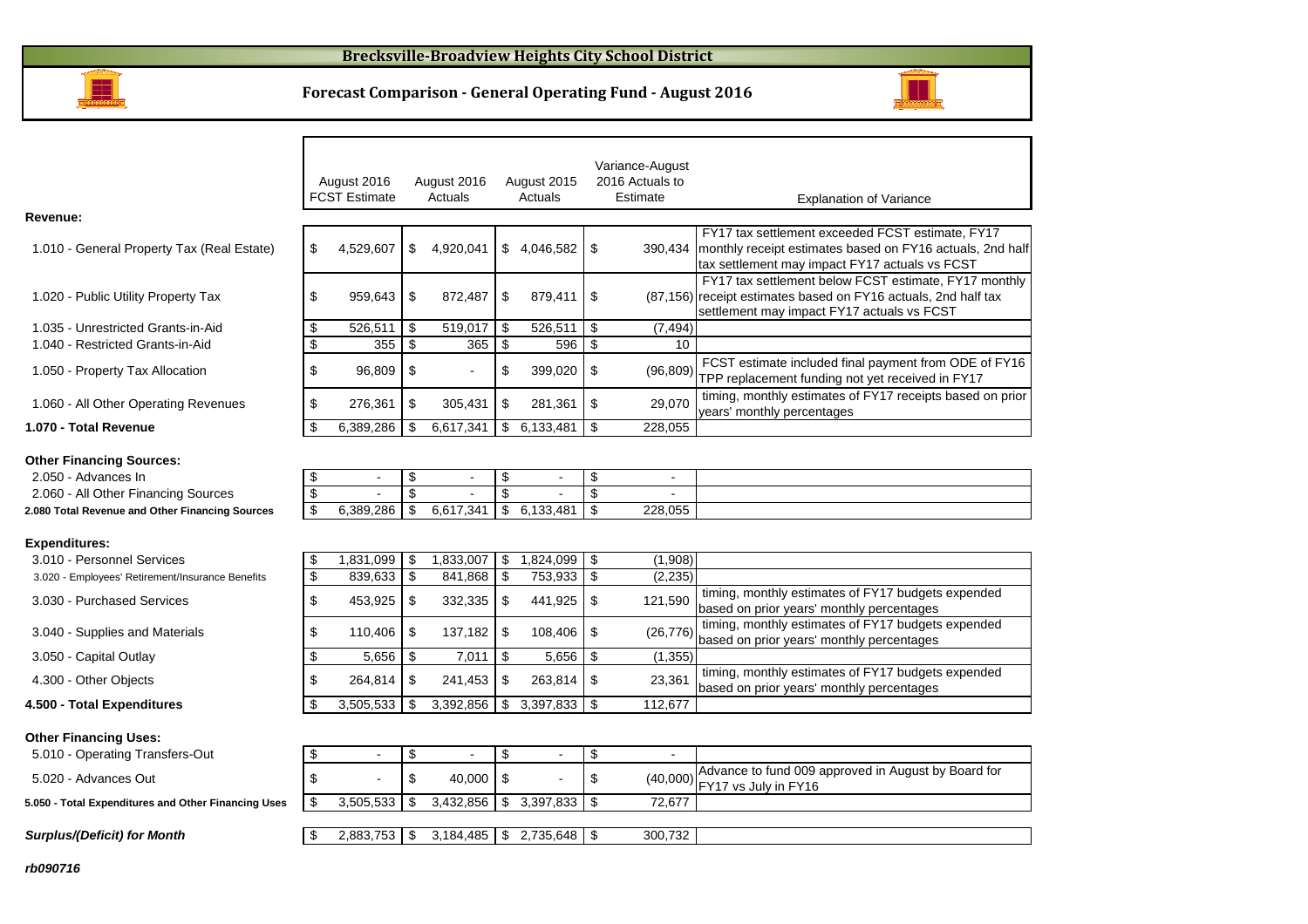## **Brecksville-Broadview Heights City School District**

# **Forecast Comparison - General Operating Fund - August 2016**



|                                                  |                                       |                           |                                    | Variance-Current      |                                                                    |
|--------------------------------------------------|---------------------------------------|---------------------------|------------------------------------|-----------------------|--------------------------------------------------------------------|
|                                                  | <b>Current FYTD</b>                   | <b>Current FYTD</b>       | Prior FYTD                         | <b>FYTD Actual to</b> |                                                                    |
|                                                  | <b>FCST Estimate</b>                  | Actuals                   | Actuals                            | <b>FCST Estimate</b>  | <b>Explanation of Variance</b>                                     |
| Revenue:                                         |                                       |                           |                                    |                       |                                                                    |
|                                                  |                                       |                           |                                    |                       | FY17 tax settlement exceeded FCST estimate, FY17                   |
| 1.010 - General Property Tax (Real Estate)       | \$<br>14,229,607                      | \$14,422,041              | \$13,807,582                       | \$<br>192,434         | monthly receipt estimates based on FY16 actuals, 2nd half          |
|                                                  |                                       |                           |                                    |                       | tax settlement may impact FY17 actuals vs FCST                     |
|                                                  |                                       |                           |                                    |                       | FY17 tax settlement below FCST estimate, FY17 monthly              |
| 1.020 - Public Utility Property Tax              | \$<br>959,643                         | \$<br>872,487             | \$<br>$879,411$ \\$                |                       | (87,156) receipt estimates based on FY16 actuals, 2nd half tax     |
|                                                  |                                       |                           |                                    |                       | settlement may impact FY17 actuals vs FCST                         |
|                                                  |                                       |                           |                                    |                       | ODE adjustment to FY16 foundation funding for                      |
| 1.035 - Unrestricted Grants-in-Aid               | \$<br>948,489                         | \$<br>938,114             | \$<br>948,489                      | \$                    | (10,375) transportation and preschool occurring prorata monthly in |
|                                                  |                                       |                           |                                    |                       | <b>FY17</b>                                                        |
| 1.040 - Restricted Grants-in-Aid                 | \$<br>710                             | $\boldsymbol{\mathsf{S}}$ | 734<br>$\sqrt[6]{3}$<br>$1,147$ \$ | 24                    |                                                                    |
| 1.050 - Property Tax Allocation                  | \$<br>96,809                          | \$                        | \$<br>399,020                      | \$<br>(96, 809)       | FCST estimate included final payment from ODE of FY16              |
|                                                  |                                       |                           |                                    |                       | TPP replacement funding not yet received in FY17                   |
| 1.060 - All Other Operating Revenues             | \$<br>329,746                         | \$<br>500,113             | $\sqrt[6]{3}$<br>339,746 \$        | 170,367               | \$153K received from ODE for FY15 special education                |
|                                                  |                                       |                           |                                    |                       | tuition that was expected to be received in FY16                   |
| 1.070 - Total Revenue                            | 16,565,004                            | \$<br>16,733,489          | $\frac{1}{2}$ \$ 16,375,395 \\$    | 168,485               |                                                                    |
|                                                  |                                       |                           |                                    |                       |                                                                    |
| <b>Other Financing Sources:</b>                  |                                       |                           |                                    |                       |                                                                    |
| 2.050 - Advances In                              | \$<br>$\blacksquare$                  | \$<br>$\blacksquare$      | \$<br>$\blacksquare$               | \$<br>$\blacksquare$  |                                                                    |
|                                                  |                                       |                           |                                    |                       |                                                                    |
| 2.060 - All Other Financing Sources              |                                       |                           |                                    | \$<br>270             |                                                                    |
|                                                  | \$                                    | \$                        | $\sqrt[6]{3}$<br>270               |                       |                                                                    |
| 2.080 Total Revenue and Other Financing Sources  | $\overline{\mathbf{s}}$<br>16,565,004 | $\overline{\mathfrak{s}}$ | $16,733,759$ \$ $16,375,395$ \$    | 168,755               |                                                                    |
| <b>Expenditures:</b>                             |                                       |                           |                                    |                       |                                                                    |
|                                                  |                                       |                           |                                    |                       | timing, monthly estimates of FY17 budgets expended                 |
| 3.010 - Personnel Services                       | \$<br>4,542,909                       | \$<br>4,558,525           | \$<br>4,528,909 \$                 | (15, 616)             | based on prior years' monthly percentages                          |
|                                                  |                                       |                           |                                    |                       | timing, monthly estimates of FY17 budgets expended                 |
| 3.020 - Employees' Retirement/Insurance Benefits | \$<br>1,620,797                       | \$<br>1,605,376           | \$<br>1,509,397                    | 15,421<br>\$          | based on prior years' monthly percentages                          |
|                                                  |                                       |                           |                                    |                       | timing, monthly estimates of FY17 budgets expended                 |
| 3.030 - Purchased Services                       | \$<br>770,669                         | \$<br>724,424             | \$<br>746,669 \$                   | 46,245                | based on prior years' monthly percentages                          |
| 3.040 - Supplies and Materials                   | \$<br>214,831                         | 204,877<br>\$             | 210,831<br>-\$                     | \$<br>9,954           |                                                                    |
| 3.050 - Capital Outlay                           | \$<br>7,492                           | $\sqrt[6]{2}$<br>12,167   | $5,947$ \$<br>\$                   | (4,675)               |                                                                    |
|                                                  |                                       |                           |                                    |                       | timing, monthly estimates of FY17 budgets expended                 |
| 4.300 - Other Objects                            | \$<br>284,787                         | $\sqrt[6]{2}$<br>299,872  | \$<br>282,787                      | \$<br>(15,085)        | based on prior years' monthly percentages                          |
| 4.500 - Total Expenditures                       | 7,441,485<br>\$                       | 7,405,241<br>\$           | $7,284,540$ \$<br>\$               | 36,244                |                                                                    |
| <b>Other Financing Uses:</b>                     |                                       |                           |                                    |                       |                                                                    |
| 5.010 - Operating Transfers-Out                  | \$<br>$\blacksquare$                  | \$<br>$\blacksquare$      | $\blacksquare$                     | \$<br>$\blacksquare$  |                                                                    |
|                                                  |                                       |                           | \$                                 |                       |                                                                    |

40,000 \$ 40,000 \$ - \$

 $\frac{\$}{\$}$  40,000 \ 40,000 \ \$<br>\ 5 7,481,485 \ \$ 7,445,241 \ \$

 $7,445,241$  \$

 $\boxed{\$}$  9,083,519  $\$$  9,288,518  $\$$  9,050,855  $\$$  204,999

 $7,481,485$  \$

#### 5.020 - Advances Out

m

**5.050 - Total Expenditures and Other Financing Uses**

#### **Surplus/(Deficit) FYTD**

**rb090716**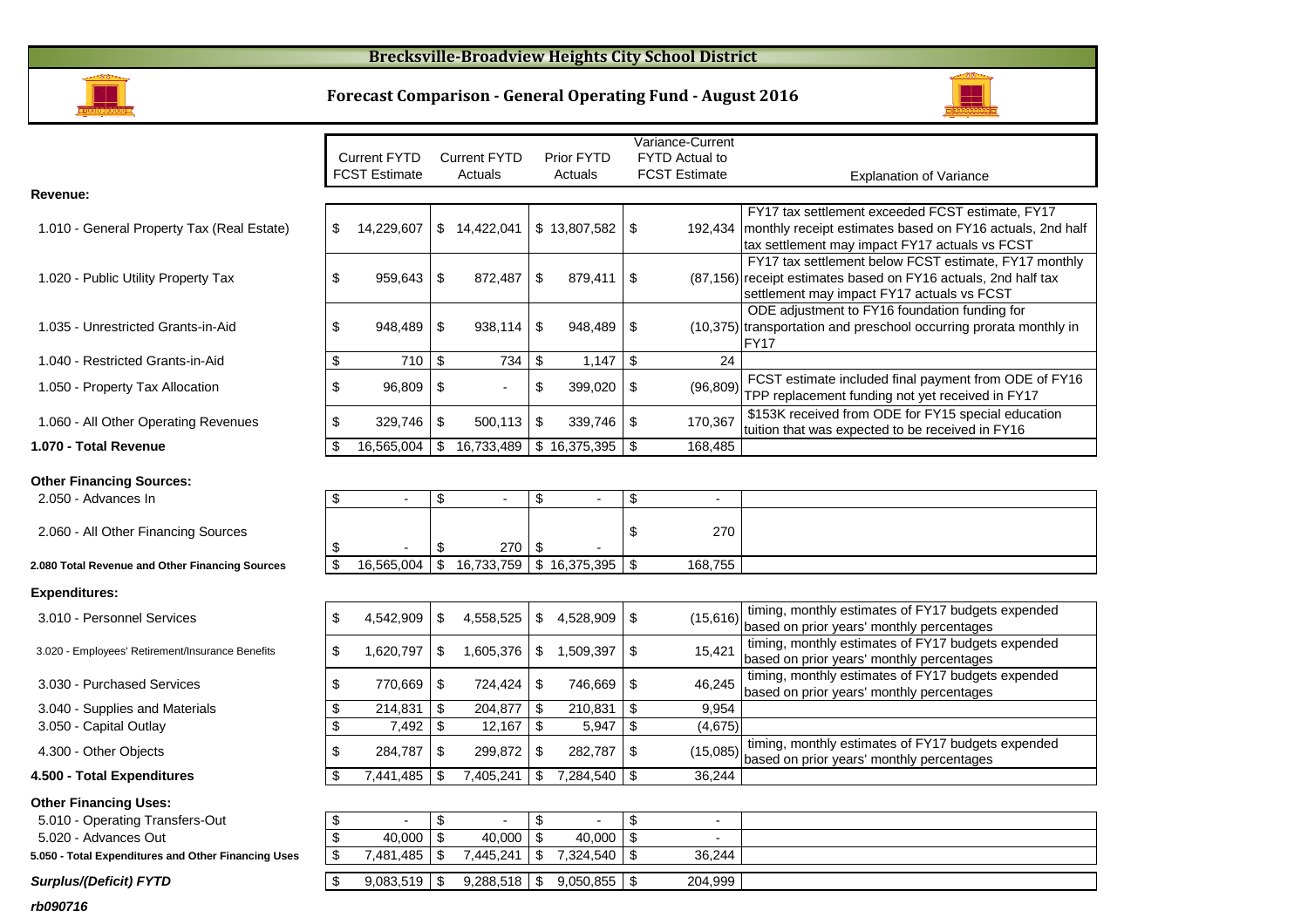|                 | <b>Brecksville-Broadview Heights City School District</b>                           |                      |                          |                       |                          |                                                                     |                                             |                                 |                    |                         |  |  |
|-----------------|-------------------------------------------------------------------------------------|----------------------|--------------------------|-----------------------|--------------------------|---------------------------------------------------------------------|---------------------------------------------|---------------------------------|--------------------|-------------------------|--|--|
|                 |                                                                                     |                      |                          |                       |                          | <b>Revenue Analysis Report - General Operating Fund Only - FY17</b> |                                             |                                 |                    |                         |  |  |
|                 |                                                                                     | <b>Local Revenue</b> |                          |                       | Federal                  |                                                                     | <b>State Revenue</b>                        |                                 |                    |                         |  |  |
| 2016 - 2017     | <b>Taxes</b><br>Real<br><b>Estate</b>                                               | Personal<br>Property | Interest                 | <b>Other</b><br>Local |                          | <b>Unrestricted</b><br>Grants-<br>in-Aid                            | Property<br><b>Tax</b><br><b>Allocation</b> | Restricted<br>Grants-<br>in-Aid | Non-<br>Operating* | <b>Total</b><br>Revenue |  |  |
| July            | 9,502,000                                                                           |                      | 1,554                    | 190,605               | 2,524                    | 419,097                                                             |                                             | 369                             | 270                | 10,116,418              |  |  |
| <b>August</b>   | 4,920,041                                                                           | 872,487              | 32,101                   | 273,195               | 135                      | 519,017                                                             |                                             | 365                             |                    | 6,617,341               |  |  |
| September       | $\sim$                                                                              | $\blacksquare$       | $\blacksquare$           | $\sim$                | $\sim$                   | $\blacksquare$                                                      | $\sim$                                      | $\blacksquare$                  | $\sim$             | $\blacksquare$          |  |  |
| <b>October</b>  |                                                                                     |                      | $\overline{\phantom{a}}$ |                       | $\blacksquare$           | $\blacksquare$                                                      |                                             |                                 |                    |                         |  |  |
| <b>November</b> |                                                                                     |                      | $\overline{\phantom{0}}$ |                       | $\overline{\phantom{a}}$ | $\blacksquare$                                                      |                                             |                                 |                    |                         |  |  |
| <b>December</b> |                                                                                     |                      |                          |                       |                          |                                                                     |                                             |                                 |                    |                         |  |  |
| January         |                                                                                     |                      |                          |                       |                          |                                                                     |                                             |                                 |                    |                         |  |  |
| February        | $\blacksquare$                                                                      | $\blacksquare$       | $\blacksquare$           | $\blacksquare$        | $\blacksquare$           | $\overline{\phantom{a}}$                                            | $\blacksquare$                              | $\blacksquare$                  | $\blacksquare$     | $\blacksquare$          |  |  |
| <b>March</b>    |                                                                                     |                      |                          |                       | $\blacksquare$           |                                                                     |                                             |                                 |                    |                         |  |  |
| <b>April</b>    |                                                                                     |                      | $\overline{\phantom{a}}$ |                       | $\overline{a}$           | $\overline{\phantom{a}}$                                            |                                             |                                 |                    |                         |  |  |
| May             |                                                                                     |                      | $\blacksquare$           |                       |                          | $\blacksquare$                                                      |                                             |                                 |                    |                         |  |  |
| June            |                                                                                     |                      | $\blacksquare$           |                       |                          | $\blacksquare$                                                      |                                             |                                 |                    |                         |  |  |
| Totals          | \$14,422,041                                                                        | \$872,487            | \$33,654                 | \$463,800             | \$2,659                  | \$938,114                                                           | \$0                                         | \$734                           | \$270              | \$16,733,759            |  |  |
| % of Total      | 86.19%                                                                              | 5.21%                | 0.20%                    | 2.77%                 | 0.02%                    | 5.61%                                                               | $0.00\%$                                    | $0.00\%$                        | 0.00%              |                         |  |  |
|                 | *Non-Operating Revenue includes advances in, and refund of prior year expenditures. |                      |                          |                       |                          |                                                                     |                                             |                                 |                    | rb090716                |  |  |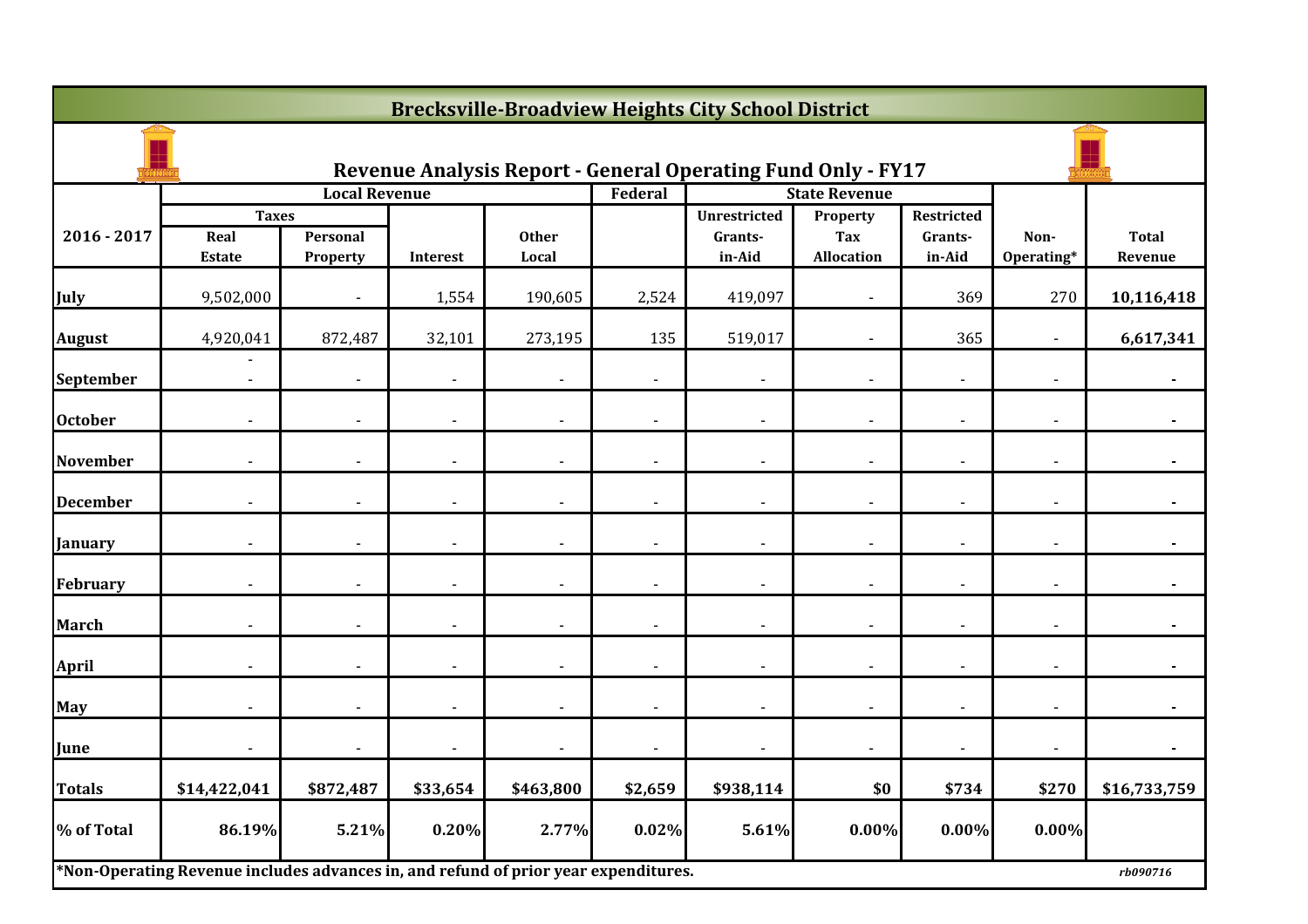|               | <b>Brecksville-Broadview Heights City School District</b>                                                                 |                 |                              |                 |                              |                      |                          |                                 |  |  |  |  |  |
|---------------|---------------------------------------------------------------------------------------------------------------------------|-----------------|------------------------------|-----------------|------------------------------|----------------------|--------------------------|---------------------------------|--|--|--|--|--|
|               | <b>Expenditure Analysis Report - General Operating Fund - FY17</b>                                                        |                 |                              |                 |                              |                      |                          |                                 |  |  |  |  |  |
| 2016-2017     | <b>Salaries</b>                                                                                                           | <b>Benefits</b> | <b>Services</b>              | <b>Supplies</b> | Equipment                    | Dues/<br><b>Fees</b> | Non-<br>Operating*       | <b>Total</b><br><b>Expenses</b> |  |  |  |  |  |
| July          | 2,725,518                                                                                                                 | 763,508         | 392,089                      | 67,695          | 5,156                        | 58,419               |                          | 4,012,385                       |  |  |  |  |  |
| August        | 1,833,007                                                                                                                 | 841,868         | 332,335                      | 137,182         | 7,011                        | 241,453              | 40,000                   | 3,432,856                       |  |  |  |  |  |
| September     |                                                                                                                           |                 |                              |                 |                              |                      |                          |                                 |  |  |  |  |  |
| October       |                                                                                                                           |                 |                              |                 | $\overline{\phantom{a}}$     |                      | ٠                        |                                 |  |  |  |  |  |
| November      |                                                                                                                           |                 |                              |                 | $\overline{\phantom{a}}$     |                      |                          |                                 |  |  |  |  |  |
| December      |                                                                                                                           |                 |                              |                 | $\qquad \qquad \blacksquare$ |                      |                          |                                 |  |  |  |  |  |
| January       |                                                                                                                           |                 |                              |                 | $\qquad \qquad \blacksquare$ |                      | ٠                        |                                 |  |  |  |  |  |
| February      |                                                                                                                           |                 | $\qquad \qquad \blacksquare$ |                 | $\overline{\phantom{a}}$     |                      | $\overline{\phantom{a}}$ |                                 |  |  |  |  |  |
| March         |                                                                                                                           |                 | $\overline{\phantom{a}}$     |                 | $\blacksquare$               |                      | $\blacksquare$           |                                 |  |  |  |  |  |
| April         |                                                                                                                           |                 | $\overline{\phantom{a}}$     |                 | $\overline{\phantom{a}}$     |                      | $\overline{\phantom{a}}$ |                                 |  |  |  |  |  |
| May           |                                                                                                                           |                 | $\overline{\phantom{a}}$     |                 | $\blacksquare$               |                      | ÷,                       |                                 |  |  |  |  |  |
| June          |                                                                                                                           |                 |                              |                 | $\blacksquare$               |                      |                          |                                 |  |  |  |  |  |
| <b>TOTALS</b> | \$4,558,525                                                                                                               | \$1,605,376     | \$724,424                    | \$204,877       | \$12,167                     | \$299,872            | \$40,000                 | \$7,445,241                     |  |  |  |  |  |
| % of Total    | 61.23%                                                                                                                    | 21.56%          | 9.73%                        | 2.75%           | 0.16%                        | 4.03%                | 0.54%                    |                                 |  |  |  |  |  |
|               | *Non-Operating expenses include advances and transfers out.<br>Operating Fund includes General Fund (001) only for FY2016 |                 |                              |                 |                              |                      |                          | rb090716                        |  |  |  |  |  |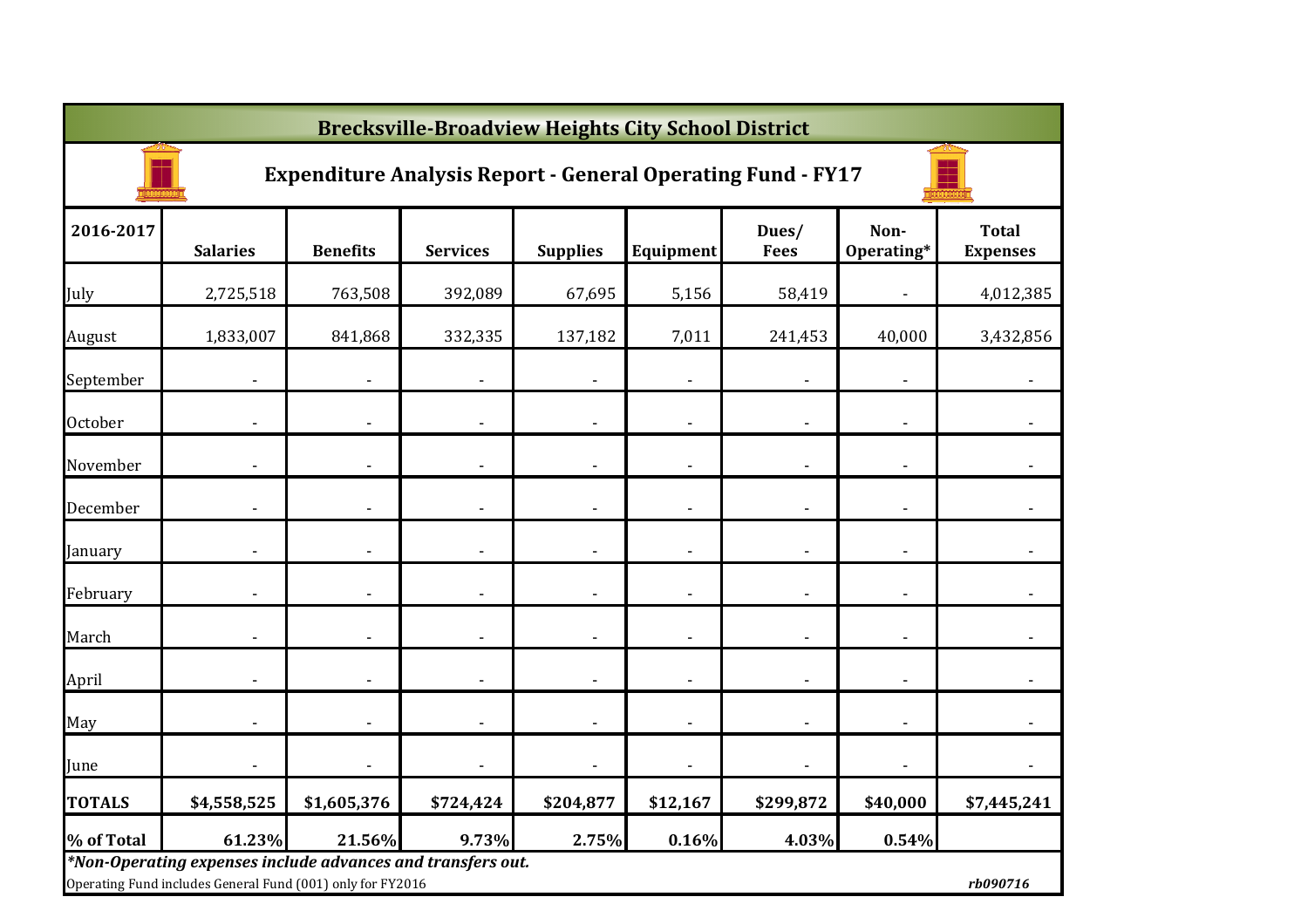|     | <b>Brecksville-Broadview Heights City School District</b> |                  |                |                                      |                                  |                     |                 |                     |                     |  |  |  |  |
|-----|-----------------------------------------------------------|------------------|----------------|--------------------------------------|----------------------------------|---------------------|-----------------|---------------------|---------------------|--|--|--|--|
|     |                                                           |                  |                |                                      |                                  |                     |                 |                     |                     |  |  |  |  |
|     | <b>August 31, 2016</b>                                    |                  |                |                                      | <b>FINSUMM Financial Summary</b> |                     |                 |                     |                     |  |  |  |  |
|     |                                                           |                  |                | "where fine education is a heritage" |                                  |                     |                 |                     | rb090716            |  |  |  |  |
|     |                                                           | <b>Beginning</b> | <b>Monthly</b> | <b>Fiscal Year</b>                   | Monthly                          | <b>Fiscal Year</b>  | Current         |                     | <b>Unencumbered</b> |  |  |  |  |
|     | <b>Fund Fund Name</b>                                     | <b>Balance</b>   | Receipts       | <b>To Date</b>                       | <b>Expenditures</b>              | <b>To Date</b>      | Fund            | Current             | Fund                |  |  |  |  |
|     |                                                           | 7/1/2016         |                | Receipts                             |                                  | <b>Expenditures</b> | <b>Balance</b>  | <b>Encumbrances</b> | <b>Balance</b>      |  |  |  |  |
| 001 | <b>General Fund</b>                                       | \$10,647,647.98  | \$6,617,342.08 | \$16,733,758.91                      | \$3,432,854.93                   | \$7,445,240.73      | \$19,936,166.16 | \$2,935,600.16      | \$17,000,566.00     |  |  |  |  |
| 002 | <b>Bond Retirement</b>                                    | \$3,461,042.53   | \$359,339.24   | \$1,048,456.79                       | \$0.00                           | \$0.00              | 4,509,499.32    | \$0.00              | 4,509,499.32        |  |  |  |  |
| 003 | Permanent Improvement                                     | \$1,243,535.08   | \$249,345.79   | \$717,425.25                         | \$278,810.59                     | \$593,163.22        | 1,367,797.11    | \$519,429.48        | 848,367.63          |  |  |  |  |
| 004 | <b>Building Fund</b>                                      | \$106,453.36     | \$0.00         | \$0.00                               | \$0.00                           | \$0.00              | 106,453.36      | \$0.00              | 106,453.36          |  |  |  |  |
| 006 | Food Service                                              | \$291,202.79     | \$109,588.51   | \$109,931.99                         | \$54,578.04                      | \$96,867.08         | 304,267.70      | \$373,109.14        | (68, 841.44)        |  |  |  |  |
| 007 | Special Trust                                             | \$90,053.62      | \$1,182.40     | \$3,183.40                           | \$575.50                         | \$68,760.43         | 24,476.59       | \$2,159.57          | 22,317.02           |  |  |  |  |
| 009 | <b>Uniform Supplies</b>                                   | \$146,246.59     | \$63,199.47    | \$65,105.97                          | \$90,362.81                      | \$122,352.20        | 89,000.36       | \$51,122.32         | 37,878.04           |  |  |  |  |
| 014 | Rotary - Internal Services                                | \$163,696.28     | \$205.22       | \$961.22                             | \$13,166.98                      | \$13,348.42         | 151,309.08      | \$48,018.96         | 103,290.12          |  |  |  |  |
| 018 | <b>Public School Support</b>                              | \$152,259.61     | \$13,926.36    | \$16,983.29                          | \$26,069.79                      | \$26,710.93         | 142,531.97      | \$23,982.23         | 118,549.74          |  |  |  |  |
| 019 | Other Grants                                              | \$213,676.78     | \$500.00       | \$16,356.64                          | \$7,467.30                       | \$16,821.69         | 213,211.73      | \$64,746.90         | 148,464.83          |  |  |  |  |
| 020 | Child Care Fund                                           | \$165,409.01     | \$60,752.00    | \$105,287.50                         | \$47,601.70                      | \$114,846.13        | 155,850.38      | \$20,784.91         | 135,065.47          |  |  |  |  |
| 022 | <b>Unclaimed Funds</b>                                    | \$211,000.00     | \$0.00         | (\$211,000.00)                       | \$0.00                           | \$0.00              | 0.00            | \$0.00              | 0.00                |  |  |  |  |
| 200 | <b>Student Managed Funds</b>                              | \$131,152.96     | \$9,395.19     | \$10,367.70                          | \$6,656.35                       | \$8,096.97          | 133,423.69      | \$54,360.49         | 79,063.20           |  |  |  |  |
| 300 | <b>District Managed Funds</b>                             | \$230,776.98     | \$53,776.61    | \$67,513.54                          | \$47,187.48                      | \$79,108.83         | 219,181.69      | \$98,990.24         | 120,191.45          |  |  |  |  |
| 401 | <b>Auxiliary Services</b>                                 | \$93,243.62      | \$88,110.07    | \$88,115.72                          | \$26,365.67                      | \$34,147.90         | 147,211.44      | \$138,827.33        | 8,384.11            |  |  |  |  |
| 451 | OneNet (Data Communication)                               | \$0.00           | \$0.00         | \$0.00                               | \$0.00                           | \$0.00              | 0.00            | \$0.00              | 0.00                |  |  |  |  |
| 499 | Miscellaneous State Grants                                | ( \$9,628.69)    | \$39,915.09    | \$50,915.09                          | \$4,044.98                       | \$13,430.98         | 27,855.42       | \$24,814.71         | 3,040.71            |  |  |  |  |
| 516 | <b>IDEA-B</b>                                             | ( \$13,970.45]   | \$25,980.76    | \$39,951.21                          | \$23,058.45                      | \$47,165.12         | (21, 184.36)    | \$477,804.30        | (498, 988.66)       |  |  |  |  |
| 551 | Title III - Limited English Proficiency                   | \$0.00           | \$0.00         | \$0.00                               | \$3,495.30                       | \$3,495.30          | (3,495.30)      | \$0.00              | (3,495.30)          |  |  |  |  |
| 572 | Title I - Disadvantaged Children                          | ( \$17, 212.31)  | \$26,239.63    | \$43,451.94                          | \$15,000.54                      | \$35,408.62         | (9, 168.99)     | \$4,147.65          | (13, 316.64)        |  |  |  |  |
| 587 | Preschool                                                 | \$0.00           | \$0.00         | \$0.00                               | \$0.00                           | \$0.00              | 0.00            | \$0.00              | 0.00                |  |  |  |  |
| 590 | Title II-A - Improving Teacher Quality                    | \$14.87          | \$5,724.46     | \$5,724.46                           | \$2,937.54                       | \$7,388.49          | (1,649.16)      | \$1,125.00          | (2,774.16)          |  |  |  |  |
| 599 | Miscellaneous Federal Grants                              | \$0.00           | \$0.00         | \$0.00                               | \$0.00                           | \$0.00              | 0.00            | \$0.00              | 0.00                |  |  |  |  |
|     |                                                           |                  |                |                                      |                                  |                     |                 |                     |                     |  |  |  |  |
|     | <b>Grand Totals (ALL Funds)</b>                           | \$17,306,600.61  | \$7,724,522.88 | \$18,912,490.62                      | \$4,080,233.95                   | \$8,726,353.04      | \$27,492,738.19 | \$4,839,023.39      | \$22,653,714.80     |  |  |  |  |
|     |                                                           |                  |                |                                      |                                  |                     |                 |                     |                     |  |  |  |  |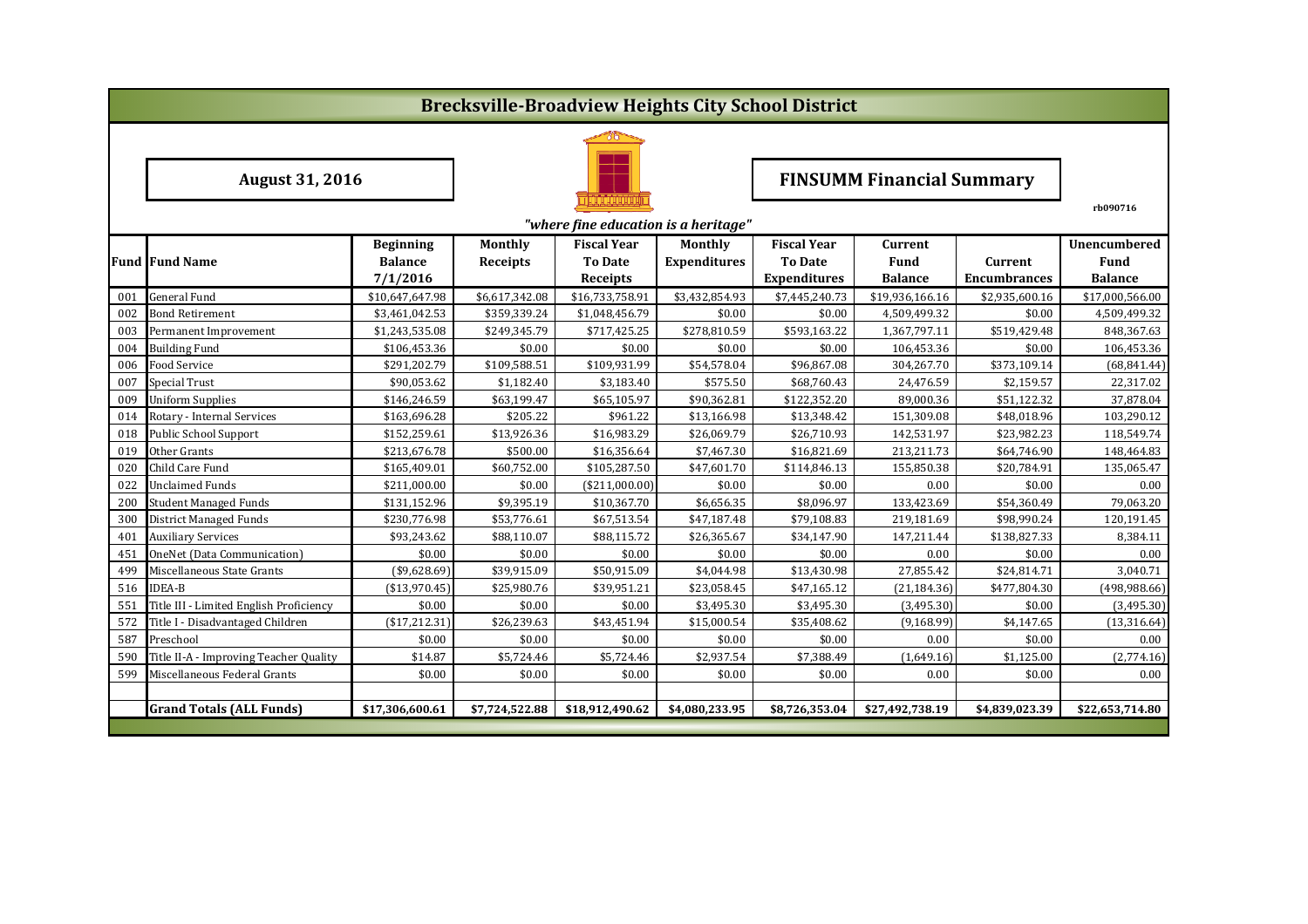## *Brecksville-Broadview Heights Board of Education*



# *Approved Funds for 2016/2017*



|          | This report is a listing of all grant funds authorized and received throughout the 2016/2017 fiscal year. |                |                   |              |                 |  |  |  |  |  |  |  |
|----------|-----------------------------------------------------------------------------------------------------------|----------------|-------------------|--------------|-----------------|--|--|--|--|--|--|--|
|          |                                                                                                           | Authorized     | Non-Public        | Monthly      | Amount          |  |  |  |  |  |  |  |
| Fund     | <b>Description</b>                                                                                        | <b>Amount</b>  | <b>Authorized</b> | Amount       | Received        |  |  |  |  |  |  |  |
|          |                                                                                                           |                | Amount            | Received     | Project-To-Date |  |  |  |  |  |  |  |
|          | <b>State Grants</b>                                                                                       |                |                   |              |                 |  |  |  |  |  |  |  |
|          | 451/9017 Network Connectivity Subsidy                                                                     | \$10,800.00    | \$0.00            | \$0.00       | \$0.00          |  |  |  |  |  |  |  |
|          | 499/9017 BWC Special Education Equipment                                                                  | \$19,915.09    | \$0.00            | \$19,915.09  | \$19,915.09     |  |  |  |  |  |  |  |
|          | <b>Auxiliary Services</b>                                                                                 |                |                   |              |                 |  |  |  |  |  |  |  |
|          | 401/9017 Assumption                                                                                       | \$188,802.09   | \$188,802.09      | \$47,200.52  | \$47,200.52     |  |  |  |  |  |  |  |
|          | 401/9117 Lawrence School                                                                                  | \$159,832.59   | \$159,832.59      | \$90,001.68  | \$90,001.68     |  |  |  |  |  |  |  |
|          | 401/9217 South Suburban Mont.                                                                             | \$96,180.20    | \$96,180.20       | \$43,807.02  | \$43,807.02     |  |  |  |  |  |  |  |
| 499/9016 | <b>CAPA</b><br>Ohio Dept. of Health Youth Tobacco<br><b>Reduction Use</b>                                 | \$50,000.00    | \$0.00            | \$20,000.00  | \$47,000.00     |  |  |  |  |  |  |  |
|          | <b>Total State Funds</b>                                                                                  | \$525,529.97   | \$444,814.88      | \$220,924.31 | \$247,924.31    |  |  |  |  |  |  |  |
|          | <b>Federal Grants</b>                                                                                     |                |                   |              |                 |  |  |  |  |  |  |  |
|          | 516/9016 IDEA-B Special Education FY16                                                                    | \$728,523.07   | \$7,396.17        | \$25,980.76  | \$717,384.07    |  |  |  |  |  |  |  |
|          | 516/9017 IDEA-B Special Education FY17                                                                    | \$755,929.66   | \$10,355.20       | \$0.00       | \$0.00          |  |  |  |  |  |  |  |
|          |                                                                                                           |                |                   |              |                 |  |  |  |  |  |  |  |
|          | 551/9016 Title III Limited English Proficiency FY16                                                       | \$16,222.77    | \$0.00            | \$0.00       | \$16,222.77     |  |  |  |  |  |  |  |
|          | 551/9017 Title III Limited English Proficiency FY17                                                       | \$19,000.72    | \$0.00            | \$0.00       | \$0.00          |  |  |  |  |  |  |  |
|          | 572/9016 Title I FY16                                                                                     | \$287,027.94   | \$4,546.78        | \$26,239.63  | \$274,948.03    |  |  |  |  |  |  |  |
|          | 572/9017 Title I FY17                                                                                     | \$312,684.50   | \$3,211.50        | \$0.00       | \$0.00          |  |  |  |  |  |  |  |
|          |                                                                                                           |                |                   |              |                 |  |  |  |  |  |  |  |
|          | 587/9016 Preschool Special Education FY16                                                                 | \$20,192.98    | \$0.00            | \$0.00       | \$20,192.98     |  |  |  |  |  |  |  |
|          | 587/9017 Preschool Special Education FY17                                                                 | \$21,019.55    | \$0.00            | \$0.00       | \$0.00          |  |  |  |  |  |  |  |
|          |                                                                                                           |                |                   |              |                 |  |  |  |  |  |  |  |
|          | 590/9016 Title II-A Improving Teacher Quality FY16                                                        | \$60,082.04    | \$4,026.26        | \$5,724.46   | \$54,487.19     |  |  |  |  |  |  |  |
|          | 590/9017 Title II-A Improving Teacher Quality FY17                                                        | \$59,018.83    | \$427.11          | \$0.00       | \$0.00          |  |  |  |  |  |  |  |
|          | <b>Total Federal Funds</b>                                                                                | \$2,279,702.06 | \$29,963.02       | \$57,944.85  | \$1,083,235.04  |  |  |  |  |  |  |  |
| rb090716 |                                                                                                           |                |                   |              |                 |  |  |  |  |  |  |  |
|          |                                                                                                           |                |                   |              |                 |  |  |  |  |  |  |  |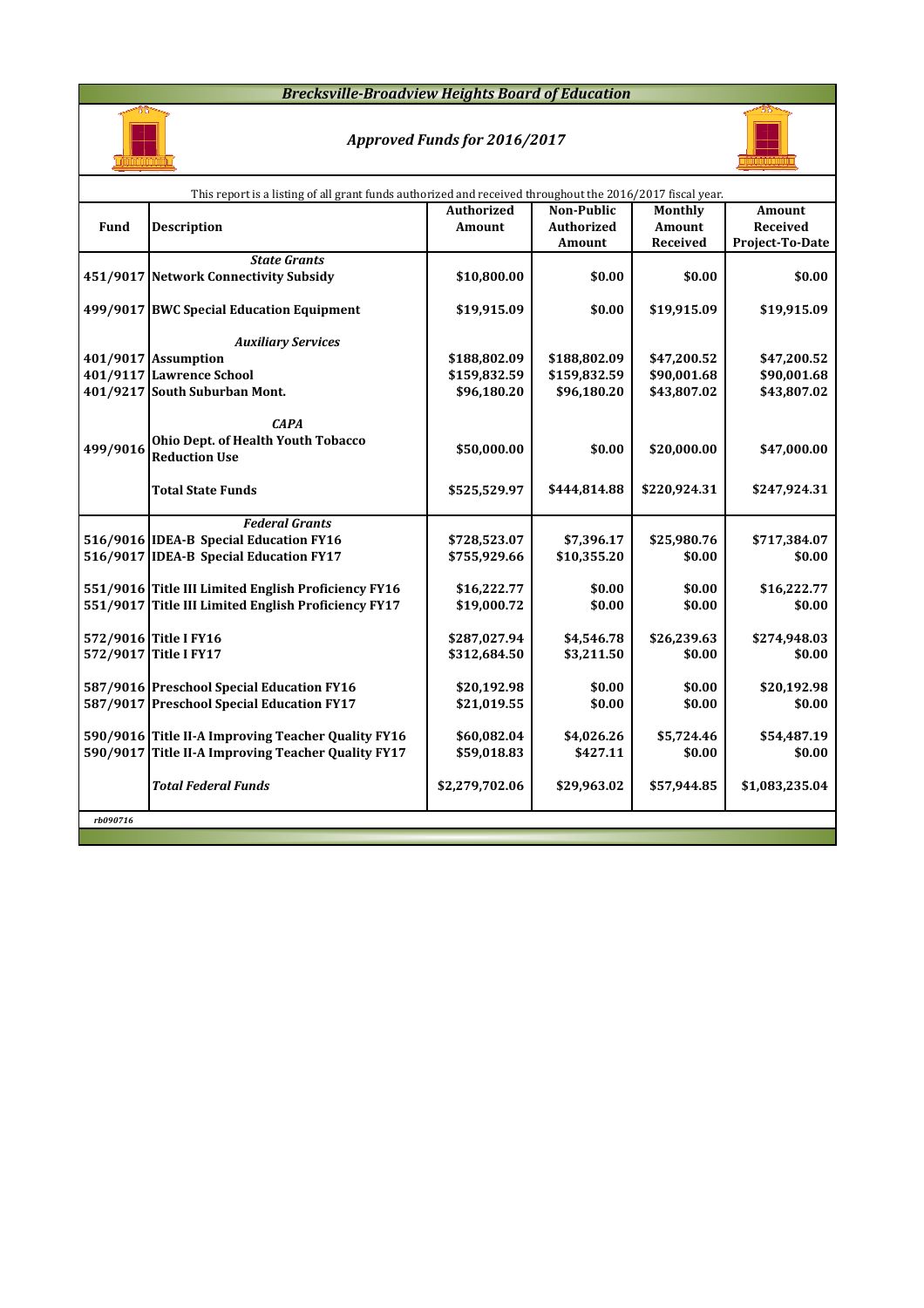*Brecksville-Broadview Heights Board of Education*

# *Record of Advances for 2016/2017*



*as of 08/31/16*

|                 |                              |             |                | INITIAL ADVANCE INFORMATION |               | <b>ADVANCE RETURN</b> |               |  |  |  |
|-----------------|------------------------------|-------------|----------------|-----------------------------|---------------|-----------------------|---------------|--|--|--|
| <b>Date</b>     | <b>Board</b>                 | <b>FROM</b> | T <sub>0</sub> | <b>Fund</b>                 |               | <b>Date</b>           |               |  |  |  |
| <b>Approved</b> | <b>Resolution</b>            | <b>Fund</b> | <b>Fund</b>    | <b>Name</b>                 | <b>Amount</b> | Returned              | <b>Amount</b> |  |  |  |
| 8/25/2016       |                              | 001         | 009            | Uniform School<br>Supplies  | \$40,000.00   |                       | \$0.00        |  |  |  |
|                 |                              |             |                |                             |               |                       |               |  |  |  |
|                 |                              |             |                |                             |               |                       |               |  |  |  |
|                 |                              |             |                |                             |               |                       |               |  |  |  |
|                 |                              |             |                |                             |               |                       |               |  |  |  |
|                 |                              |             |                |                             |               |                       |               |  |  |  |
|                 | TOTAL Advances for 2015-2016 | \$40,000.00 |                | \$0.00                      |               |                       |               |  |  |  |
|                 | <b>Advances Outstanding</b>  |             | \$40,000.00    |                             |               |                       |               |  |  |  |
| rb090716        |                              |             |                |                             |               |                       |               |  |  |  |
|                 |                              |             |                |                             |               |                       |               |  |  |  |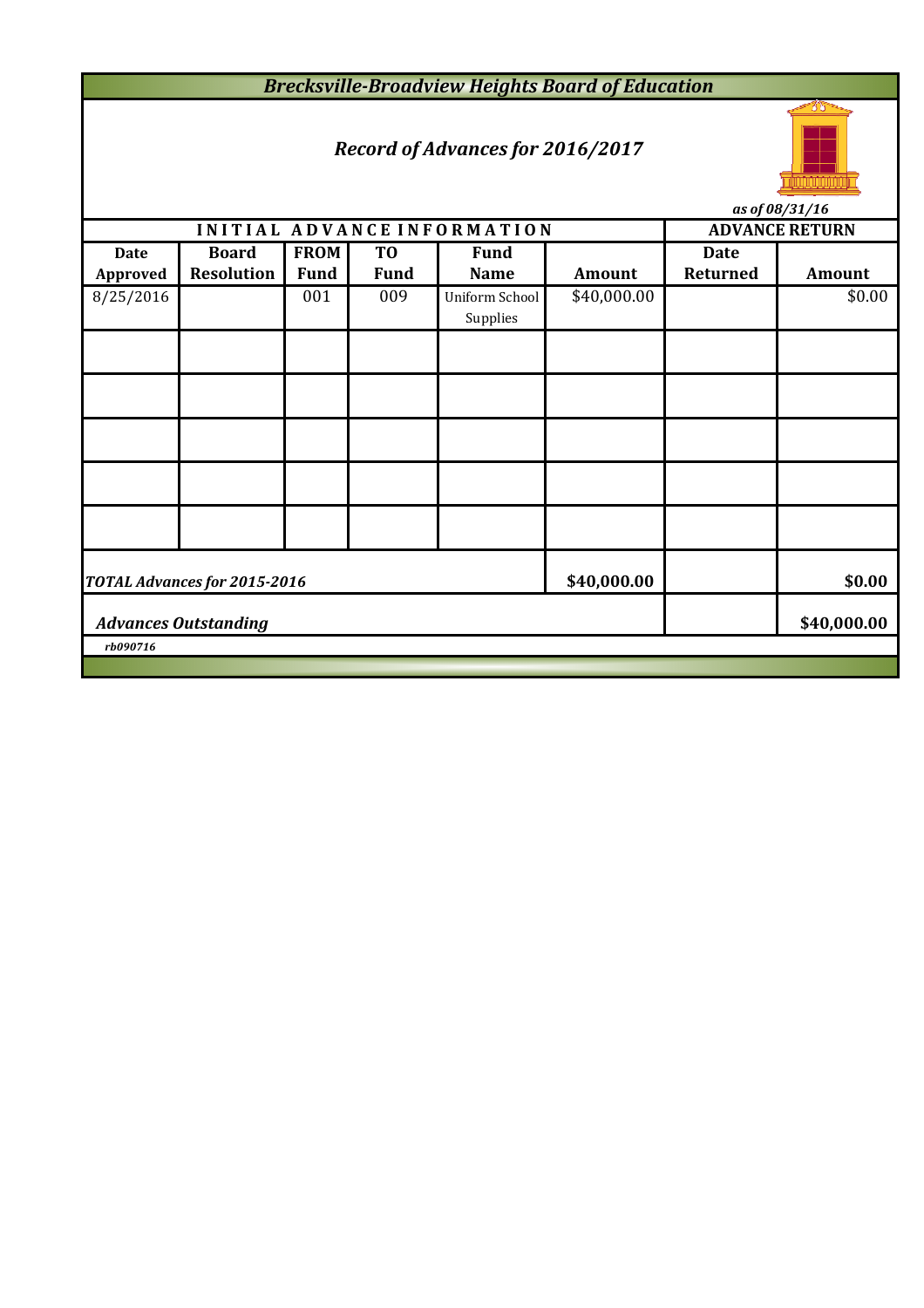| <b>Cash Reconciliation</b><br><b>August 31, 2016</b><br><b>FINSUM Balance</b><br>\$<br>27,492,738.19<br><b>Bank Balance:</b><br>\$<br>Citizens Bank - General<br>5,342,314.86<br><b>Investments:</b><br><b>STAR Ohio</b><br>1,890.52<br>14,445,978.59<br>Meeder Investment Management<br>First Federal<br>5,002,312.26<br>11,016.86<br>Westfield Bank Money Market<br>Westfield Bank ICS<br>2,990,402.32<br>22,451,600.55<br>\$<br><b>Petty Cash:</b><br>Chippewa<br>100.00<br>100.00<br><b>Highland Drive</b><br>Hilton<br>100.00<br><b>Central School</b><br>100.00<br>150.00<br>Middle School<br>300.00<br><b>Student Activity</b><br><b>High School</b><br>150.00<br>Transportation<br>150.00<br><b>Board Office</b><br>150.00<br>150.00<br>Beekeepers<br>\$<br>1,450.00<br><b>Change Fund:</b><br>Middle School Athletics<br>200.00<br>Middle School Concessions<br>4,000.00<br><b>High School Athletics</b><br><b>Food Services</b><br>1,097.00<br>\$<br>5,297.00<br>(307, 924.22)<br>\$<br>Less: Outstanding Checks-Charter One General<br><b>Outstanding Deposits/Other Adjustments:</b><br>\$<br>27,492,738.19<br><b>Bank Balance</b><br>\$<br>Variance<br>\$ | <b>Brecksville-Broadview Heights City School District</b> |  |  |
|------------------------------------------------------------------------------------------------------------------------------------------------------------------------------------------------------------------------------------------------------------------------------------------------------------------------------------------------------------------------------------------------------------------------------------------------------------------------------------------------------------------------------------------------------------------------------------------------------------------------------------------------------------------------------------------------------------------------------------------------------------------------------------------------------------------------------------------------------------------------------------------------------------------------------------------------------------------------------------------------------------------------------------------------------------------------------------------------------------------------------------------------------------------------|-----------------------------------------------------------|--|--|
|                                                                                                                                                                                                                                                                                                                                                                                                                                                                                                                                                                                                                                                                                                                                                                                                                                                                                                                                                                                                                                                                                                                                                                        |                                                           |  |  |
|                                                                                                                                                                                                                                                                                                                                                                                                                                                                                                                                                                                                                                                                                                                                                                                                                                                                                                                                                                                                                                                                                                                                                                        |                                                           |  |  |
|                                                                                                                                                                                                                                                                                                                                                                                                                                                                                                                                                                                                                                                                                                                                                                                                                                                                                                                                                                                                                                                                                                                                                                        |                                                           |  |  |
|                                                                                                                                                                                                                                                                                                                                                                                                                                                                                                                                                                                                                                                                                                                                                                                                                                                                                                                                                                                                                                                                                                                                                                        |                                                           |  |  |
|                                                                                                                                                                                                                                                                                                                                                                                                                                                                                                                                                                                                                                                                                                                                                                                                                                                                                                                                                                                                                                                                                                                                                                        |                                                           |  |  |
|                                                                                                                                                                                                                                                                                                                                                                                                                                                                                                                                                                                                                                                                                                                                                                                                                                                                                                                                                                                                                                                                                                                                                                        |                                                           |  |  |
|                                                                                                                                                                                                                                                                                                                                                                                                                                                                                                                                                                                                                                                                                                                                                                                                                                                                                                                                                                                                                                                                                                                                                                        |                                                           |  |  |
|                                                                                                                                                                                                                                                                                                                                                                                                                                                                                                                                                                                                                                                                                                                                                                                                                                                                                                                                                                                                                                                                                                                                                                        |                                                           |  |  |
|                                                                                                                                                                                                                                                                                                                                                                                                                                                                                                                                                                                                                                                                                                                                                                                                                                                                                                                                                                                                                                                                                                                                                                        |                                                           |  |  |
|                                                                                                                                                                                                                                                                                                                                                                                                                                                                                                                                                                                                                                                                                                                                                                                                                                                                                                                                                                                                                                                                                                                                                                        |                                                           |  |  |
|                                                                                                                                                                                                                                                                                                                                                                                                                                                                                                                                                                                                                                                                                                                                                                                                                                                                                                                                                                                                                                                                                                                                                                        |                                                           |  |  |
|                                                                                                                                                                                                                                                                                                                                                                                                                                                                                                                                                                                                                                                                                                                                                                                                                                                                                                                                                                                                                                                                                                                                                                        |                                                           |  |  |
|                                                                                                                                                                                                                                                                                                                                                                                                                                                                                                                                                                                                                                                                                                                                                                                                                                                                                                                                                                                                                                                                                                                                                                        |                                                           |  |  |
|                                                                                                                                                                                                                                                                                                                                                                                                                                                                                                                                                                                                                                                                                                                                                                                                                                                                                                                                                                                                                                                                                                                                                                        |                                                           |  |  |
|                                                                                                                                                                                                                                                                                                                                                                                                                                                                                                                                                                                                                                                                                                                                                                                                                                                                                                                                                                                                                                                                                                                                                                        |                                                           |  |  |
|                                                                                                                                                                                                                                                                                                                                                                                                                                                                                                                                                                                                                                                                                                                                                                                                                                                                                                                                                                                                                                                                                                                                                                        |                                                           |  |  |
|                                                                                                                                                                                                                                                                                                                                                                                                                                                                                                                                                                                                                                                                                                                                                                                                                                                                                                                                                                                                                                                                                                                                                                        |                                                           |  |  |
|                                                                                                                                                                                                                                                                                                                                                                                                                                                                                                                                                                                                                                                                                                                                                                                                                                                                                                                                                                                                                                                                                                                                                                        |                                                           |  |  |
|                                                                                                                                                                                                                                                                                                                                                                                                                                                                                                                                                                                                                                                                                                                                                                                                                                                                                                                                                                                                                                                                                                                                                                        |                                                           |  |  |
|                                                                                                                                                                                                                                                                                                                                                                                                                                                                                                                                                                                                                                                                                                                                                                                                                                                                                                                                                                                                                                                                                                                                                                        |                                                           |  |  |
|                                                                                                                                                                                                                                                                                                                                                                                                                                                                                                                                                                                                                                                                                                                                                                                                                                                                                                                                                                                                                                                                                                                                                                        |                                                           |  |  |
|                                                                                                                                                                                                                                                                                                                                                                                                                                                                                                                                                                                                                                                                                                                                                                                                                                                                                                                                                                                                                                                                                                                                                                        |                                                           |  |  |
|                                                                                                                                                                                                                                                                                                                                                                                                                                                                                                                                                                                                                                                                                                                                                                                                                                                                                                                                                                                                                                                                                                                                                                        |                                                           |  |  |
|                                                                                                                                                                                                                                                                                                                                                                                                                                                                                                                                                                                                                                                                                                                                                                                                                                                                                                                                                                                                                                                                                                                                                                        |                                                           |  |  |
|                                                                                                                                                                                                                                                                                                                                                                                                                                                                                                                                                                                                                                                                                                                                                                                                                                                                                                                                                                                                                                                                                                                                                                        |                                                           |  |  |
|                                                                                                                                                                                                                                                                                                                                                                                                                                                                                                                                                                                                                                                                                                                                                                                                                                                                                                                                                                                                                                                                                                                                                                        |                                                           |  |  |
|                                                                                                                                                                                                                                                                                                                                                                                                                                                                                                                                                                                                                                                                                                                                                                                                                                                                                                                                                                                                                                                                                                                                                                        |                                                           |  |  |
|                                                                                                                                                                                                                                                                                                                                                                                                                                                                                                                                                                                                                                                                                                                                                                                                                                                                                                                                                                                                                                                                                                                                                                        |                                                           |  |  |
|                                                                                                                                                                                                                                                                                                                                                                                                                                                                                                                                                                                                                                                                                                                                                                                                                                                                                                                                                                                                                                                                                                                                                                        |                                                           |  |  |
|                                                                                                                                                                                                                                                                                                                                                                                                                                                                                                                                                                                                                                                                                                                                                                                                                                                                                                                                                                                                                                                                                                                                                                        |                                                           |  |  |
|                                                                                                                                                                                                                                                                                                                                                                                                                                                                                                                                                                                                                                                                                                                                                                                                                                                                                                                                                                                                                                                                                                                                                                        |                                                           |  |  |
|                                                                                                                                                                                                                                                                                                                                                                                                                                                                                                                                                                                                                                                                                                                                                                                                                                                                                                                                                                                                                                                                                                                                                                        |                                                           |  |  |
|                                                                                                                                                                                                                                                                                                                                                                                                                                                                                                                                                                                                                                                                                                                                                                                                                                                                                                                                                                                                                                                                                                                                                                        |                                                           |  |  |
|                                                                                                                                                                                                                                                                                                                                                                                                                                                                                                                                                                                                                                                                                                                                                                                                                                                                                                                                                                                                                                                                                                                                                                        |                                                           |  |  |
|                                                                                                                                                                                                                                                                                                                                                                                                                                                                                                                                                                                                                                                                                                                                                                                                                                                                                                                                                                                                                                                                                                                                                                        |                                                           |  |  |
|                                                                                                                                                                                                                                                                                                                                                                                                                                                                                                                                                                                                                                                                                                                                                                                                                                                                                                                                                                                                                                                                                                                                                                        |                                                           |  |  |
|                                                                                                                                                                                                                                                                                                                                                                                                                                                                                                                                                                                                                                                                                                                                                                                                                                                                                                                                                                                                                                                                                                                                                                        |                                                           |  |  |
|                                                                                                                                                                                                                                                                                                                                                                                                                                                                                                                                                                                                                                                                                                                                                                                                                                                                                                                                                                                                                                                                                                                                                                        |                                                           |  |  |
|                                                                                                                                                                                                                                                                                                                                                                                                                                                                                                                                                                                                                                                                                                                                                                                                                                                                                                                                                                                                                                                                                                                                                                        |                                                           |  |  |
|                                                                                                                                                                                                                                                                                                                                                                                                                                                                                                                                                                                                                                                                                                                                                                                                                                                                                                                                                                                                                                                                                                                                                                        |                                                           |  |  |
| rb090716                                                                                                                                                                                                                                                                                                                                                                                                                                                                                                                                                                                                                                                                                                                                                                                                                                                                                                                                                                                                                                                                                                                                                               |                                                           |  |  |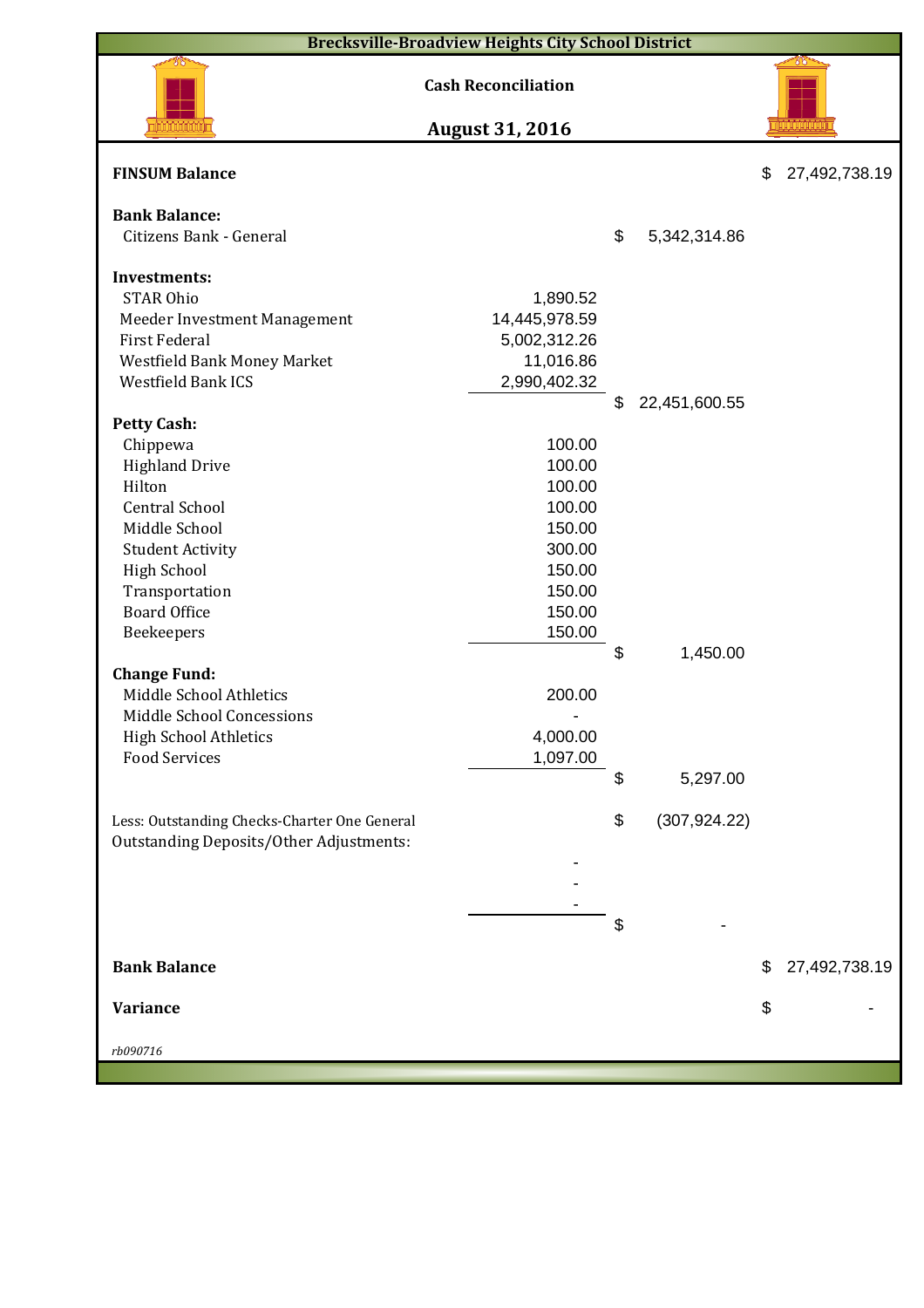|               | <b>Brecksville-Broadview Heights City School District</b> |                             |                                                            |                                  |                                              |                                                    |                                |                                                      |                                   |  |  |  |
|---------------|-----------------------------------------------------------|-----------------------------|------------------------------------------------------------|----------------------------------|----------------------------------------------|----------------------------------------------------|--------------------------------|------------------------------------------------------|-----------------------------------|--|--|--|
|               |                                                           |                             |                                                            |                                  |                                              |                                                    |                                |                                                      |                                   |  |  |  |
|               | <b>August 31, 2016</b>                                    |                             |                                                            |                                  |                                              |                                                    | <b>Appropriation Summary</b>   |                                                      |                                   |  |  |  |
|               |                                                           |                             |                                                            |                                  | rb090716                                     |                                                    |                                |                                                      |                                   |  |  |  |
|               | "where fine education is a heritage"                      |                             |                                                            |                                  |                                              |                                                    |                                |                                                      |                                   |  |  |  |
| <b>Fund</b>   |                                                           | <b>FYTD</b><br>Appropriated | <b>Prior FY</b><br><b>Carryover</b><br><b>Encumbrances</b> | <b>FYTD</b><br><b>Expendable</b> | <b>FYTD</b><br>Actual<br><b>Expenditures</b> | <b>MTD</b><br><b>Actual</b><br><b>Expenditures</b> | Current<br><b>Encumbrances</b> | <b>FYTD</b><br><b>Unencumbered</b><br><b>Balance</b> | <b>FYTD</b><br>Percent<br>Exp/Enc |  |  |  |
| 001           | <b>General Fund</b>                                       | \$46,473,805.00             | \$464,977.40                                               | \$46,938,782.40                  | \$7,445,240.73                               | \$3,432,854.93                                     | \$2,935,600.16                 | 36,557,941.51                                        | 22.12%                            |  |  |  |
| 002           | <b>Bond Retirement</b>                                    | \$3,012,889.00              | \$0.00                                                     | 3,012,889.00                     | \$0.00                                       | \$0.00                                             | \$0.00                         | 3,012,889.00                                         | 0.00%                             |  |  |  |
| 003           | Permanent Improvement                                     | \$1,900,000.00              | \$366,053.75                                               | 2,266,053.75                     | \$593,163.22                                 | \$278,810.59                                       | \$519,429.48                   | 1,153,461.05                                         | 49.10%                            |  |  |  |
| 004           | <b>Building Fund</b>                                      | \$0.00                      | \$0.00                                                     | 0.00                             | \$0.00                                       | \$0.00                                             | \$0.00                         | 0.00                                                 | #DIV/0!                           |  |  |  |
| 006           | <b>Food Service</b>                                       | \$1,708,100.00              | \$3,724.58                                                 | 1,711,824.58                     | \$96,867.08                                  | \$54,578.04                                        | \$373,109.14                   | 1,241,848.36                                         | 27.45%                            |  |  |  |
| 007           | <b>Special Trust</b>                                      | \$82,402.00                 | \$0.00                                                     | 82,402.00                        | \$68,760.43                                  | \$575.50                                           | \$2,159.57                     | 11,482.00                                            | 86.07%                            |  |  |  |
| 009           | <b>Uniform Supplies</b>                                   | \$261,247.00                | \$492.91                                                   | 261,739.91                       | \$122,352.20                                 | \$90,362.81                                        | \$51,122.32                    | 88,265.39                                            | 66.28%                            |  |  |  |
| 014           | Rotary - Internal Services                                | \$445,661.00                | \$182.52                                                   | 445,843.52                       | \$13,348.42                                  | \$13,166.98                                        | \$48,018.96                    | 384,476.14                                           | 13.76%                            |  |  |  |
| 018           | Public School Support                                     | \$151,449.00                | \$30.75                                                    | 151,479.75                       | \$26,710.93                                  | \$26,069.79                                        | \$23,982.23                    | 100,786.59                                           | 33.47%                            |  |  |  |
| 019           | Other Grants                                              | \$238,987.00                | \$2,257.15                                                 | 241,244.15                       | \$16,821.69                                  | \$7,467.30                                         | \$64,746.90                    | 159,675.56                                           | 33.81%                            |  |  |  |
| 020           | Child Care Fund                                           | \$454,176.00                | \$5,499.93                                                 | 459,675.93                       | \$114,846.13                                 | \$47,601.70                                        | \$20,784.91                    | 324,044.89                                           | 29.51%                            |  |  |  |
| 022           | <b>Unclaimed Funds</b>                                    | \$0.00                      | \$0.00                                                     | 0.00                             | \$0.00                                       | \$0.00                                             | \$0.00                         | 0.00                                                 | 0.00%                             |  |  |  |
| 200           | <b>Student Managed Funds</b>                              | \$314,766.00                | \$3,942.35                                                 | 318,708.35                       | \$8,096.97                                   | \$6,656.35                                         | \$54,360.49                    | 256,250.89                                           | 19.60%                            |  |  |  |
| 300           | <b>District Managed Funds</b>                             | \$660,646.00                | \$32,471.38                                                | 693,117.38                       | \$79,108.83                                  | \$47,187.48                                        | \$98,990.24                    | 515,018.31                                           | 25.70%                            |  |  |  |
| 401           | <b>Auxiliary Services</b>                                 | \$338,595.00                | \$263.14                                                   | 338,858.14                       | \$34,147.90                                  | \$26,365.67                                        | \$138,827.33                   | 165,882.91                                           | 51.05%                            |  |  |  |
| 451           | OneNet (Data Communication)                               | \$10,800.00                 | \$0.00                                                     | 10,800.00                        | \$0.00                                       | \$0.00                                             | \$0.00                         | 10,800.00                                            | 0.00%                             |  |  |  |
| 499           | Miscellaneous State Grants                                | \$50,000.00                 | \$6,785.60                                                 | 56,785.60                        | \$13,430.98                                  | \$4,044.98                                         | \$24,814.71                    | 18,539.91                                            | 67.35%                            |  |  |  |
| 516           | <b>IDEA-B</b>                                             | \$731,395.00                | \$28,104.00                                                | 759,499.00                       | \$47,165.12                                  | \$23,058.45                                        | \$477,804.30                   | 234,529.58                                           | 69.12%                            |  |  |  |
| 551           | Title III - Limited English Proficiency                   | \$16,223.00                 | \$0.00                                                     | 16,223.00                        | \$3,495.30                                   | \$3,495.30                                         | \$0.00                         | 12,727.70                                            | 21.55%                            |  |  |  |
| 572           | Title I - Disadvantaged Children                          | \$328,704.00                | \$3,205.73                                                 | 331,909.73                       | \$35,408.62                                  | \$15,000.54                                        | \$4,147.65                     | 292,353.46                                           | 11.92%                            |  |  |  |
| 587           | Preschool                                                 | \$20,193.00                 | \$0.00                                                     | 20,193.00                        | \$0.00                                       | \$0.00                                             | \$0.00                         | 20,193.00                                            | 0.00%                             |  |  |  |
| 590           | Title II-A - Improving Teacher Quality                    | \$68,206.00                 | \$0.00                                                     | 68,206.00                        | \$7,388.49                                   | \$2,937.54                                         | \$1,125.00                     | 59,692.51                                            | 12.48%                            |  |  |  |
| 599           | Miscellaneous Federal Grants                              | \$0.00                      | \$0.00                                                     | 0.00                             | \$0.00                                       | \$0.00                                             | \$0.00                         | 0.00                                                 | #DIV/0!                           |  |  |  |
| <b>Totals</b> |                                                           | \$57,268,244.00             | \$917,991.19                                               | \$58,186,235.19                  | \$8,726,353.04                               | \$4,080,233.95                                     | \$4,839,023.39                 | \$44,620,858.76                                      | 23.31%                            |  |  |  |